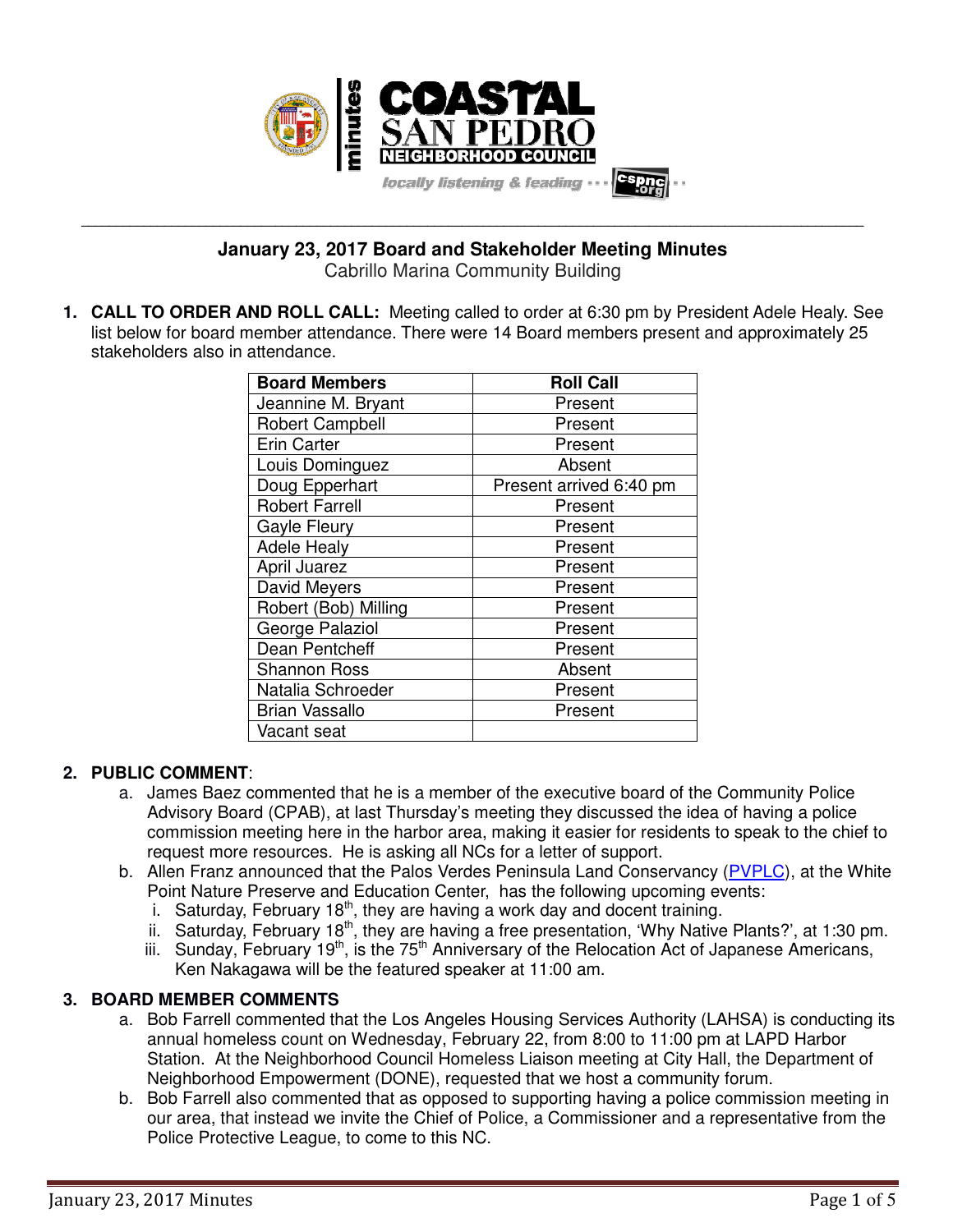- c. Jeannine Bryant presented certificates of appreciation from the NC, to James Dimon for being the 'Santa' for the Santa Express, to Robert Juarez their trailer, and driving the Santa Express, to LAPD Officer Rubright for providing an escort and traffic control, to LAFD, and to Shari Gonzalez for all of her hard work.
- d. Adele Healy, on behalf of Shannon Ross, announced that the pool at the Olguin campus will be open on Saturdays and Sundays, from 12:30 to 5:30 pm.
- e. Robert Campbell commented that on January 7<sup>th</sup>, Saving San Pedro organized a rally in support of LAPD. There are a large number of sworn offices on administrative duty, not patrol. He thanked those community members who came out to the rally.
- **4. MINUTES**: Approval of November 21, 2016 and December 19, 2016 minutes. Motion by **Doug Epperhart** approve the November 21, 2016 meeting minutes, seconded by **Robert Campbell**. Motion passed with 14 yes (Bryant, Campbell, Carter, Epperhart, Farrell, Fleury, Healy, Juarez, Meyers, Milling, Palaziol, Pentcheff, Schroeder, and Vassallo), 0 no, and 0 abstention(s). Approval of December 19, 2016 minutes.

Motion by **Doug Epperhart** approve the December 19, 2016 meeting minutes, seconded by **Robert Campbell**. Motion passed with 14 yes (Bryant, Campbell, Carter, Epperhart, Farrell, Fleury, Healy, Juarez, Meyers, Milling, Palaziol, Pentcheff, Schroeder, and Vassallo), 0 no, and 0 abstention(s).

### **5. LAPD REPORT**: Senior Lead Officer Elliott Rubright

- a. The Santa Clause Express event was awesome.
- b. Officer Rubright gave a brief overview of crime statistics. Harbor Division lead the city in crime reduction.
- c. The city has amended municipal code 85.02, there is a map designating where vehicle dwellers can legally park.
- d. There are now four fulltime Quality of Life Officers in Harbor Division.
- e. Officer Rubright answered questions from the board and stakeholders.
- f. Officer Rubright's contact information: Twitter handle 5sl85sanpedro, email (preferred method of contact) 38205@lapd.lacity.org and office telephone 310-726-7925.

## **6. REPORTS FROM GOVERNMENT AGENCY REPRESENTATIVES**

- a. **Councilman Joe Buscaino CD15** Ryan Ferguson, San Pedro Field Deputy
	- i. Mr. Ferguson provided a written report including some of the following items. To view the full report please go to http://www.cspnc.org/council-district-15-reports.
	- ii. The new version of municipal code 85.02 will expire on June 30, 2018.
	- iii. Mr. Ferguson answered questions from the board and stakeholders.
- b. **Assemblyman Patrick O'Donnell** Marisol Barajas, District Director
	- i. Ms. Barajas reminded everyone that the Assemblyman's office staff is available to be a liaison for stakeholders/constituents between state departments and community leaders.
	- ii. Ms. Barajas answered questions from the board and stakeholders.
- c. **Mayor Garcetii** Manny Lopez, Harbor Area Representative Not present
- d. **Port of Los Angeles** Augie Bezmalinovich, Community Affairs Advocate Not present
- e. **Budget Advocate for the Harbor Region**: Danielle Sandoval
	- i. Ms. Sandoval texted a report.
	- ii. There are four city services surveys on the NCBALA website, she encouraged everyone to please take the surveys.
	- iii. Regional Budget Day is Saturday, February  $25<sup>th</sup>$ , from 9:00 am to 12:30 pm at the Croatian Cultural Center.
- f. **LAUSD Board Member Dr. Vladovic**: John Larson, Director of Communication Not present

## **7. Presentation from Chris Downing / LAUSD – Christensen Science Center presentation**

- a. Superintendent Downing gave a presentation on proposed options for the site.
- b. The proposal is to have a STEAM magnet middle school.
- c. He asked the council for a letter of support that he could present to the LAUSD Board. He has a draft letter that he can provide.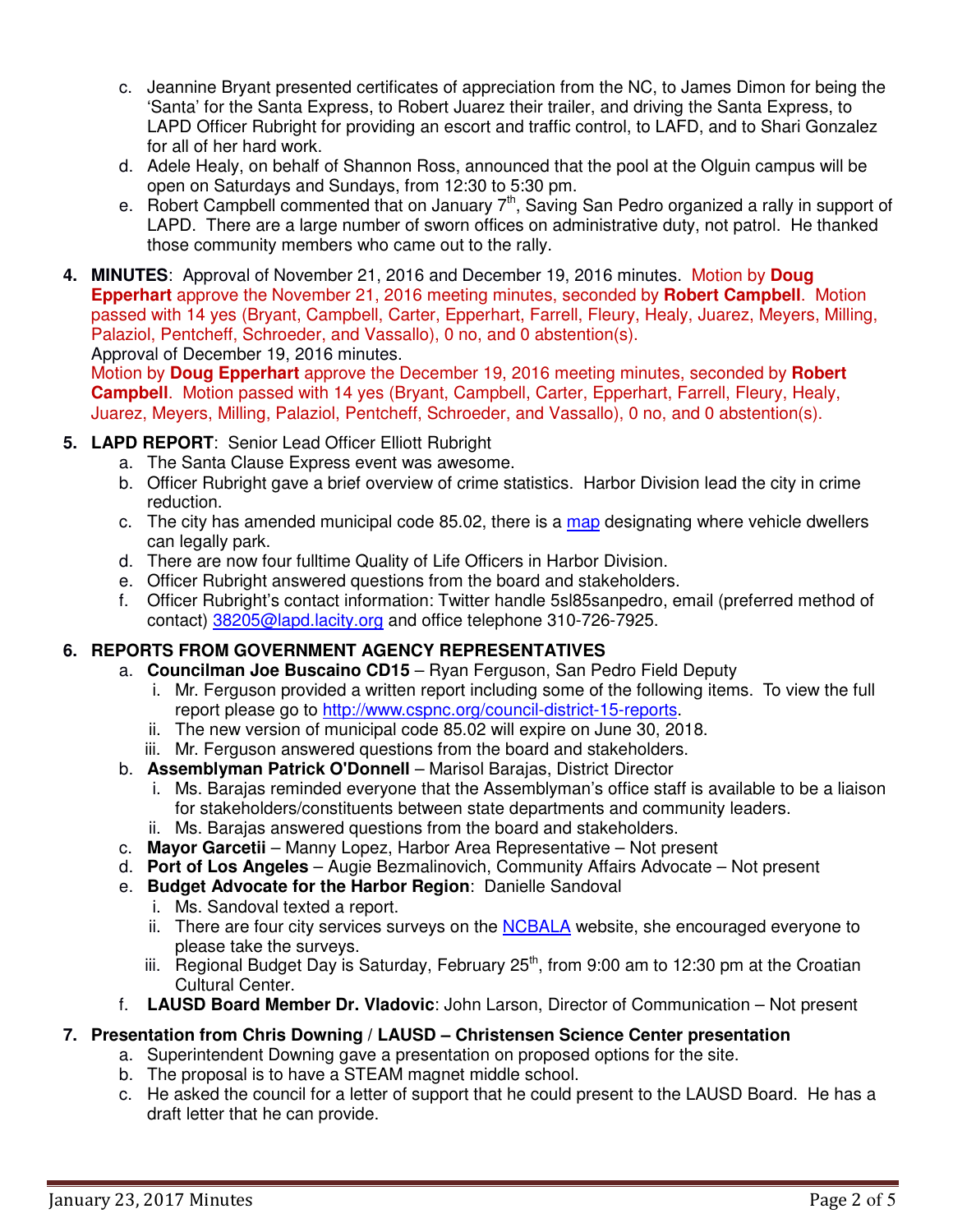Motion by **Brian Vassallo** to add a motion to the agenda for a letter of support for a STEAM Magnet Middle School at the Christensen Science Center site, seconded by **Gayle Fluery**. Motion passed with 13 yes (Bryant, Campbell, Carter, Epperhart, Farrell, Fleury, Healy, Juarez, Meyers, Milling, Palaziol, Schroeder, and Vassallo), 0 no, and 1 abstention(s) (Pentcheff). Motion by **Brian Vassallo** to approve a letter of support for a STEAM Magnet Middle School at the Christensen Science Center site, seconded by **Gayle Fluery**. Motion passed with 12 yes (Bryant,

Campbell, Carter, Epperhart, Farrell, Fleury, Healy, Juarez, Milling, Palaziol, Schroeder, and Vassallo), 1 no (Meyers), and 1 abstention(s) (Pentcheff).

- d. Teresa Akins announced that on January 31, at 6:00 pm, in the auditorium at San Pedro High School, there will be a community meeting to review preliminary design concepts for the comprehensive modernization project at the high school.
- **8. BUDGET & FINANCE** Presentation for approval of Monthly Expenditure Report(s) Discussion pertaining to remaining budgetary items, etc.
	- a. Approval of November Monthly Expenditure Report and bank statement. Motion by **Robert Campbell** to approve the November 2016 Monthly Expenditure Report and associated bank statement and invoices, seconded by **Doug Epperhart**. Motion passed with 14 yes (Bryant, Campbell, Carter, Epperhart, Farrell, Fleury, Healy, Juarez, Meyers, Milling, Palaziol, Pentcheff, Schroeder, and Vassallo), 0 no, and 0 abstention(s).
	- b. Review and approval of the December 2016 Monthly Expenditure Report and associated bank statement and invoices. Motion by **Doug Epperhart** to approve the December 2016 Monthly Expenditure Report and associated bank statement and invoices, seconded by **Natalia Schroeder**. Motion passed with 14 yes (Bryant, Campbell, Carter, Epperhart, Farrell, Fleury, Healy, Juarez, Meyers, Milling, Palaziol, Pentcheff, Schroeder, and Vassallo), 0 no, and 0 abstention(s).
	- c. Review and approval of a revised invoice from Perry Mailing Services increasing the cost of their service by \$300 above the previously quoted amount. Motion by **Robert Campbell** to approve revised invoice from Perry Mailing Services increasing the cost of their service by \$300 above the previously quoted amount, seconded by **Doug Epperhart**. Motion failed with 5 yes (Campbell, Carter, Epperhart, Farrell, and Pentcheff), 8 no (Bryant, Fleury, Healy, Juarez, Meyers, Milling, Palaziol, and Vassallo), and 1 abstention(s) (Schroeder).
	- d. Review and approval of other expenditures and invoices. i. Brian Vassallo: \$524.92 from Santa's Holiday Express. Motion by **Robert Campbell** to approve reimbursement to Brian Vassallo: \$524.92 from Santa's Holiday Express, seconded by **George Palaziol**. Motion passed with 13 yes (Bryant, Campbell, Carter, Epperhart, Farrell, Fleury, Healy, Juarez, Meyers, Milling, Palaziol, Pentcheff, and Schroeder), 0 no, and 1 abstention(s) (Vassallo).
	- e. Discussion and possible action item Expenditures related to upcoming events, outreach activities, projects, and community grants.
		- i. Ideas for Neighborhood Purpose Grants (NPGs) and Community Improvement Projects (CIPs) are still needed.
		- ii. Board member David Meyers suggested that the Council host a health fair.
		- iii. Board member Brian Vassallo suggested repairing the guard rail below the esplanade, at the restrooms at Wilders Annex. The Parks and Coastline committee has been discussing this issue with CD15 and perhaps doing the repair/replacement as part of Sharefest.
		- iv. Marisa representing White Point Elementary school. Their PFO is now a non-profit. She submitted an application for funding for technology. They want to get two Chrome Books for each classroom.
		- v. The deadline information and applications for NPGs and CIPs is on the CSPNC website.

## **9. Measure S Presentation / Yes & No**

- a. No Michael Mclean
	- i. This measure started out as the Neighborhood Integrity Initiative
	- ii. It seeks to change the planning process, eliminate spot zoning, and place a two year moratorium on any building that requires an amendment to the general plan.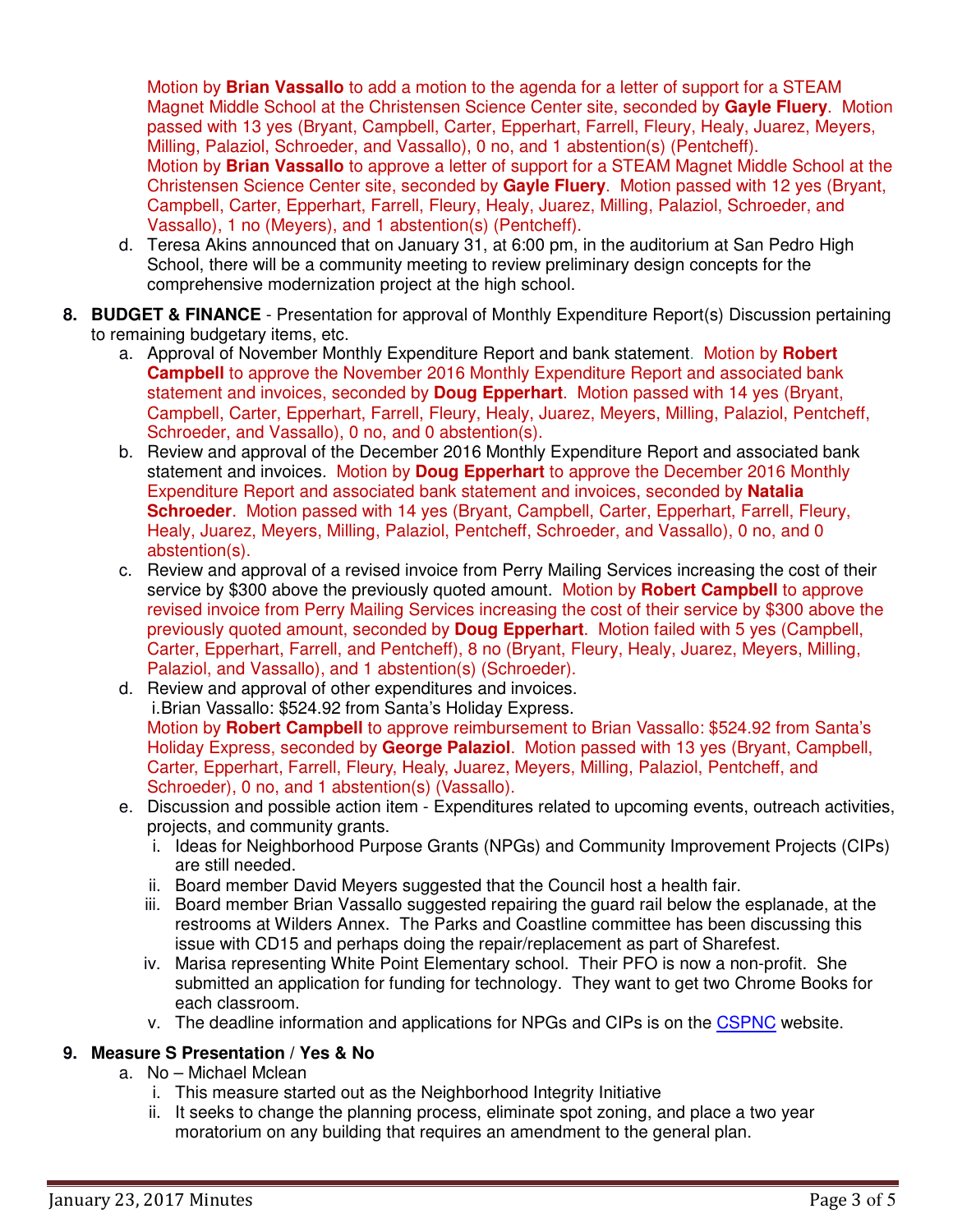- iii. The lack of affordable housing available would continue as this measure would curtail the new affordable housing projects.
- iv. The measure will make it far more difficult to build new mixed use development.
- v. It would not allow general plan amendments for new development.
- b. Yes Bob Farrell
	- i. Basically, the measure puts a stop to spot zoning, which generally only supports luxury development/housing.
	- ii. It seeks to compel the City to update community plans, instead of continually amending the general plan via spot zoning.
	- iii. The moratorium, will allow the general plan and the community plans to be made to match.
	- iv. It shall prevent private consulates, hired by, and paid for by, the project developers from doing EIRs, and instead have city employees do the reports.
- c. Mr. Mclean and Mr. Farrell answered questions from the board and stakeholders.

### **10. ACTION ITEMS**

a. **Stakeholder Motion - From Jim Baeza:** Be it resolved the Coastal San Pedro Neighborhood Council (CSPNC) sets a deadline of March 1, 2017 for the submission of Community Impact Project (CIP) requests for the current term budget. Furthermore, all CIP requests approved by the CSPNC have funding requested no later than April 1, 2017.

Motion by **Doug Epperhart** approve the motion above, seconded by **Dean Pentcheff**. Motion passed with 14 yes (Bryant, Campbell, Carter, Epperhart, Farrell, Fleury, Healy, Juarez, Meyers, Milling, Palaziol, Pentcheff, Schroeder, and Vassallo), 0 no, and 0 abstention(s).

#### b. **Second Reading / Rules & By-Laws**

#### **Second Reading: By-laws changes for elections**

Be it resolved, the Coastal San Pedro Neighborhood Council (CSPNC) make changes to Bylaws in Article V sections 4 and 6; Article VI, section 3 and 4; Article X, sections1 and 6; see Attachment B. These revisions will change the current one-year Board terms of office, and a selection process, to two-year Board term of office, with an election process, including consideration of executive board member terms.

#### **11. PRESIDENT'S REPORT** – Adele Healy

- a. Next month's meeting has been rescheduled to Monday, February  $27<sup>th</sup>$ , in observance of Presidents Day.
- b. Jerry Gaines was appointed to be the Purposeful Aging liaison. There will be a meeting for liaisons on Tuesday, January 26<sup>th</sup>, from 6:00 to 8:00 pm.
- c. LA Film is having a town hall meeting on Thursday, January  $26<sup>th</sup>$ .

### **12. REPORTS FROM COMMITTEE CHAIRS**

- a. April Juarez commented that at the last Rules & Bylaws committee meeting there was a motion brought by a stakeholder that needs more definition/clarification. The next committee meeting is Tuesday, February 21<sup>st</sup>, at the Marine Exchange at 6:00 pm.
- b. President Healy announced that the next Parks and Coastline committee meeting will be Monday, January 30<sup>th</sup>.
- c. David Meyers announced that on Friday, February  $17<sup>th</sup>$ , in conjunction with Central San Pedro NC, there will be a forum on the new marijuana regulations.

### **13. APPOINTMENT OF COMMITTEE MEMBERS, additions to committees** - None

### **14. PUBLIC COMMENT**

- a. Jerry Gaines, Commissioner from the Los Angeles County Commission for Older Adults, announced that May is Older Adults month.
- b. Rudy Caseres commented that Providence Healthcare uses forced catheterization for drug testing, particularly for mentally ill patients.
- c. Bob Gelfand announced the Neighborhood Council Emergency Planning Alliance is meeting on Saturday, January 28<sup>th</sup>, they will be discussing emergency supplies and training.